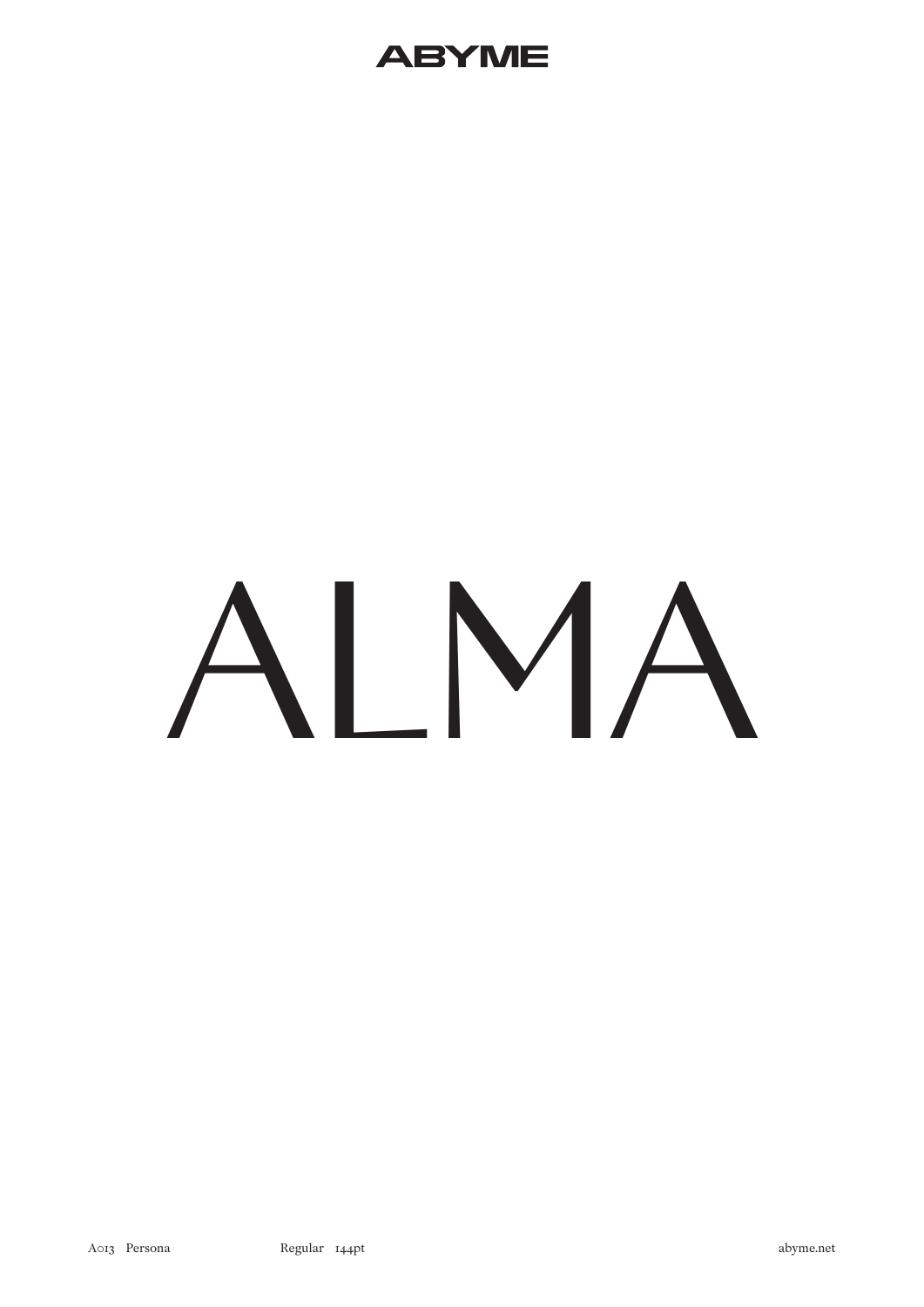#### 2Y ME

# ALLEGORY VFRTIGO CAIUMNY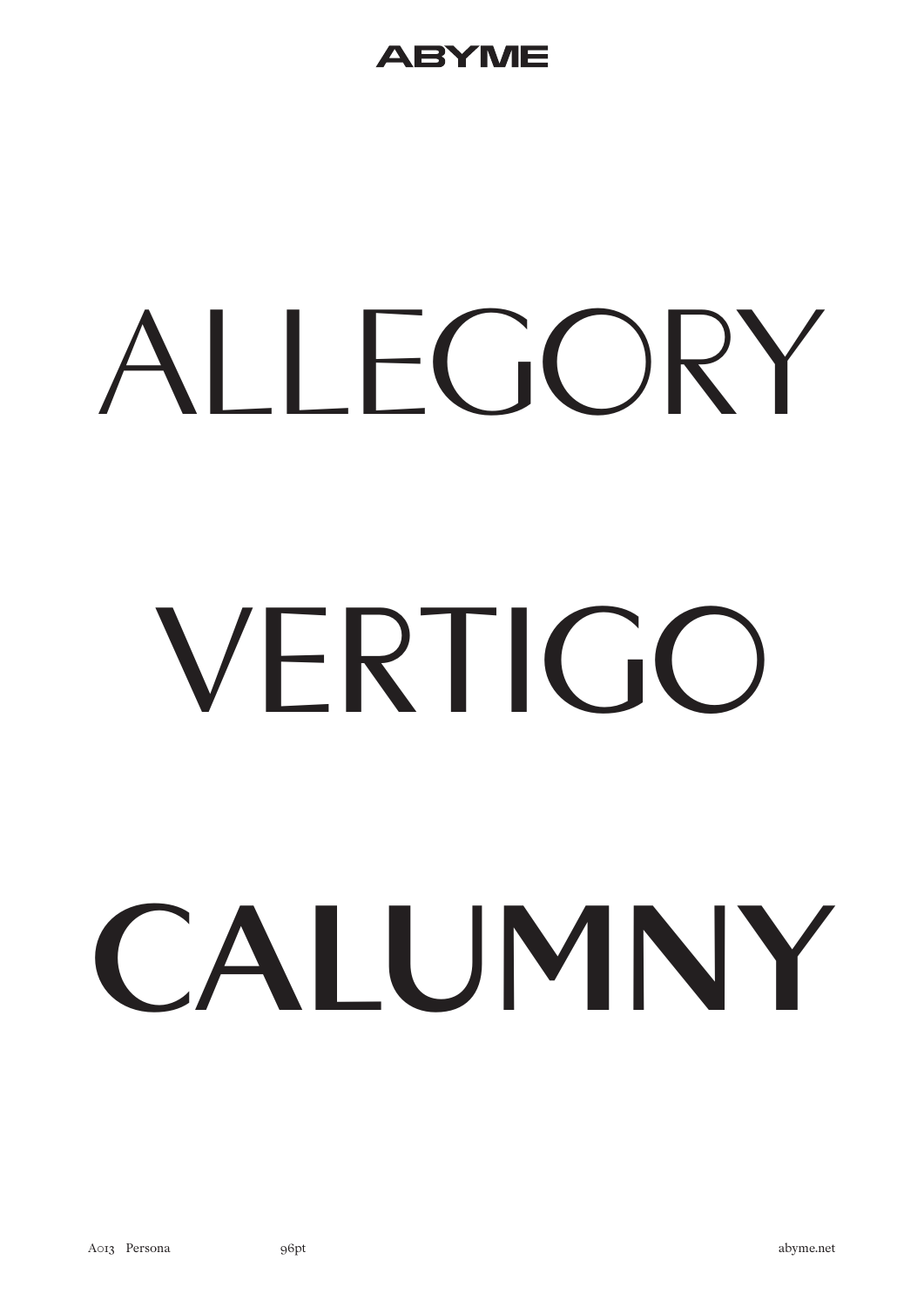#### BY ME

## ABRUPTIY BI OOMFR DARKNESS HAZARDS METALIC REALISM SINGUI AR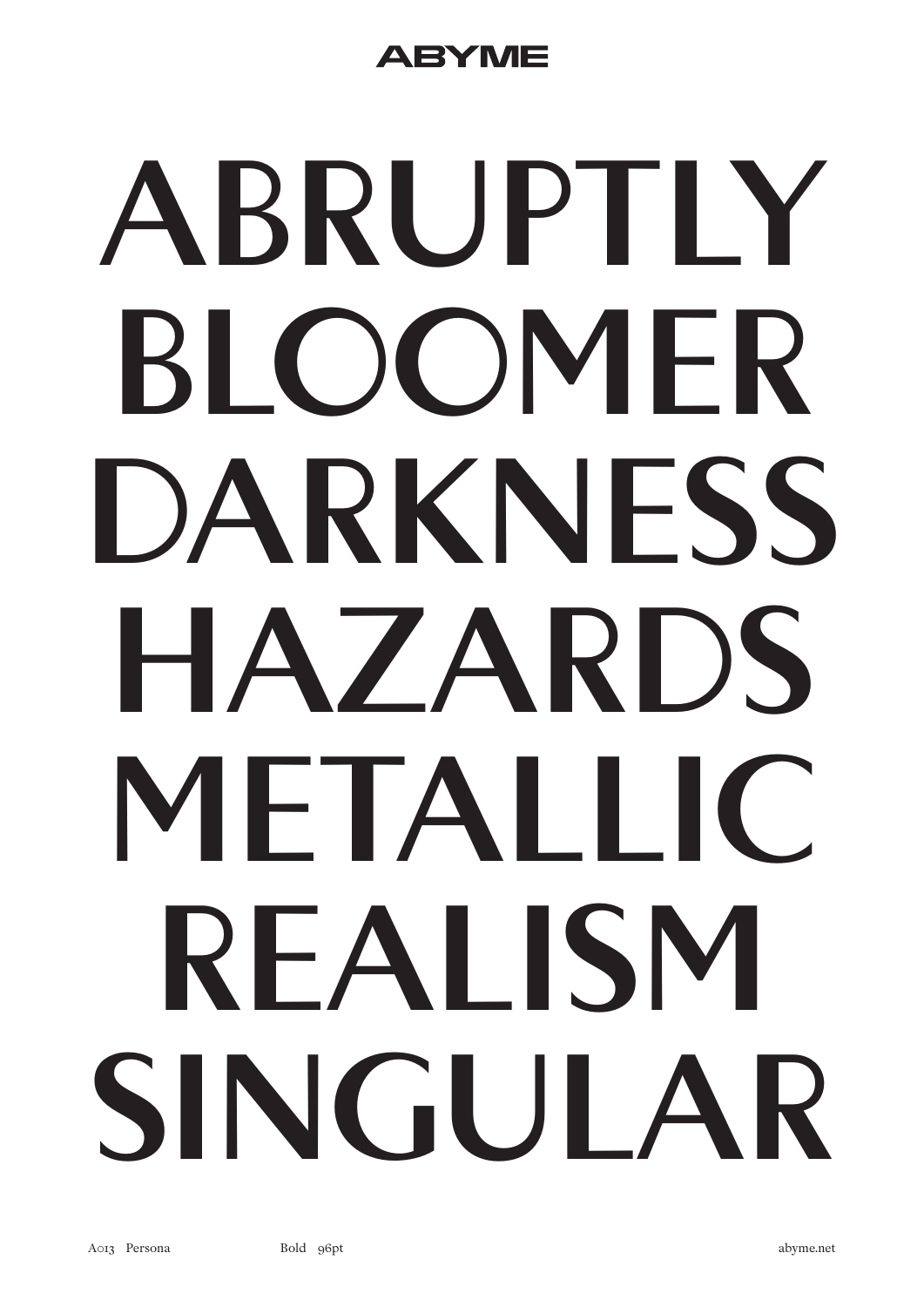## SVA CVIQVE PERSONA

## TOFACH THEIR OWN MASK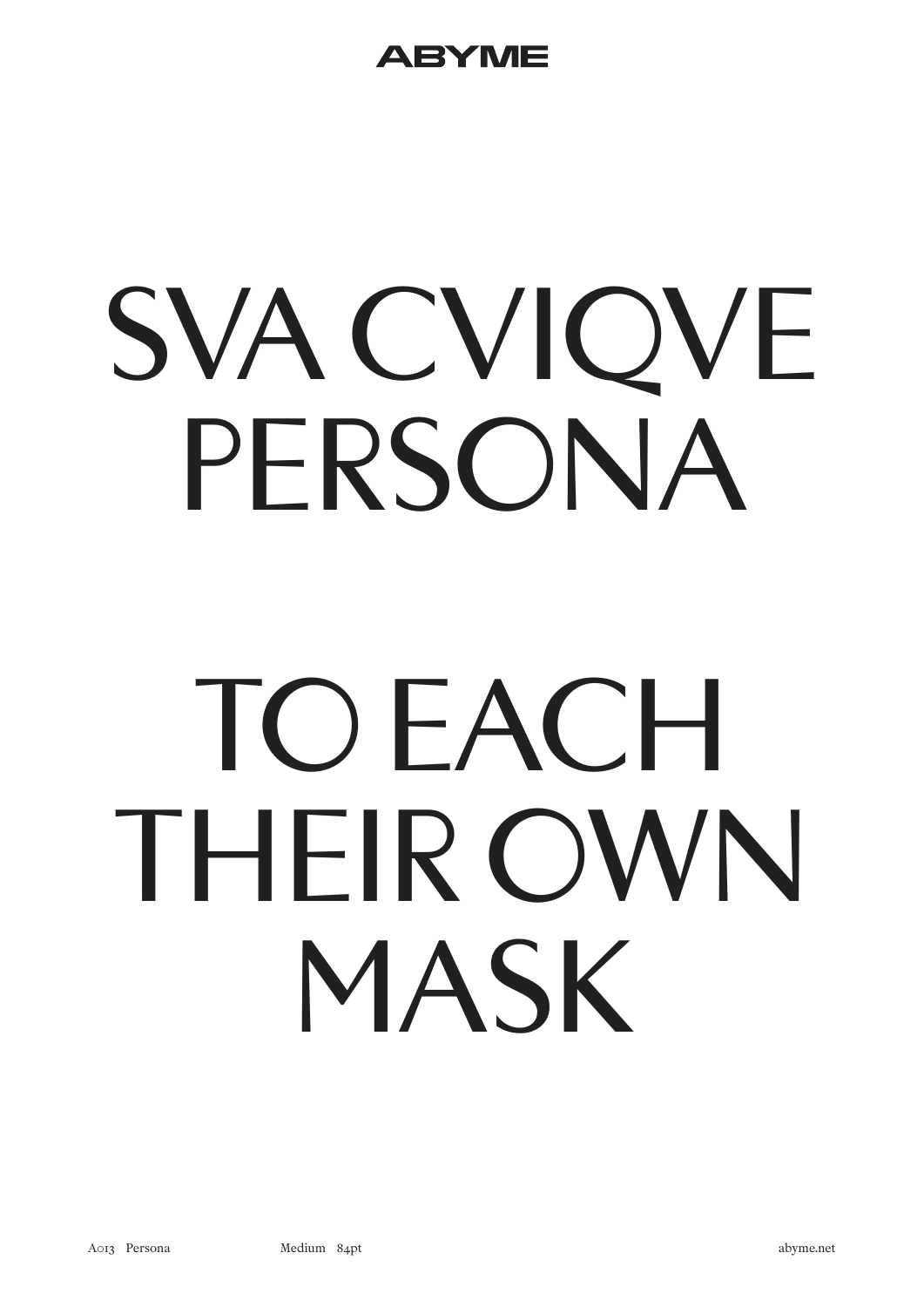## SANDRO BOTTICELLI, MADONNA OF THE POMEGRANATE, c. 1487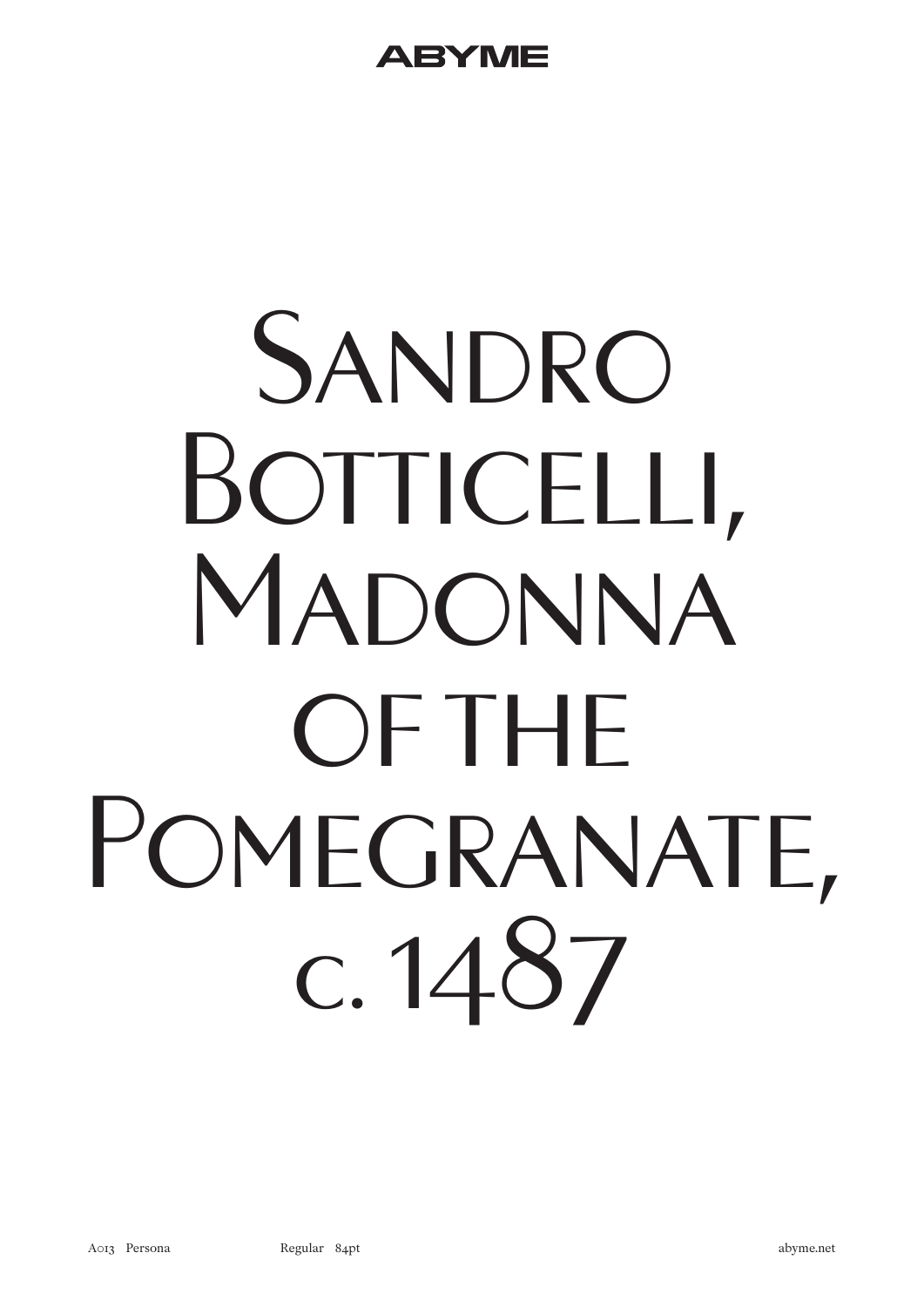## It was most uncomfortably cold, and in THE ABSENCE of masks many a fair nose was FANTASTICAI IY tipped with purple.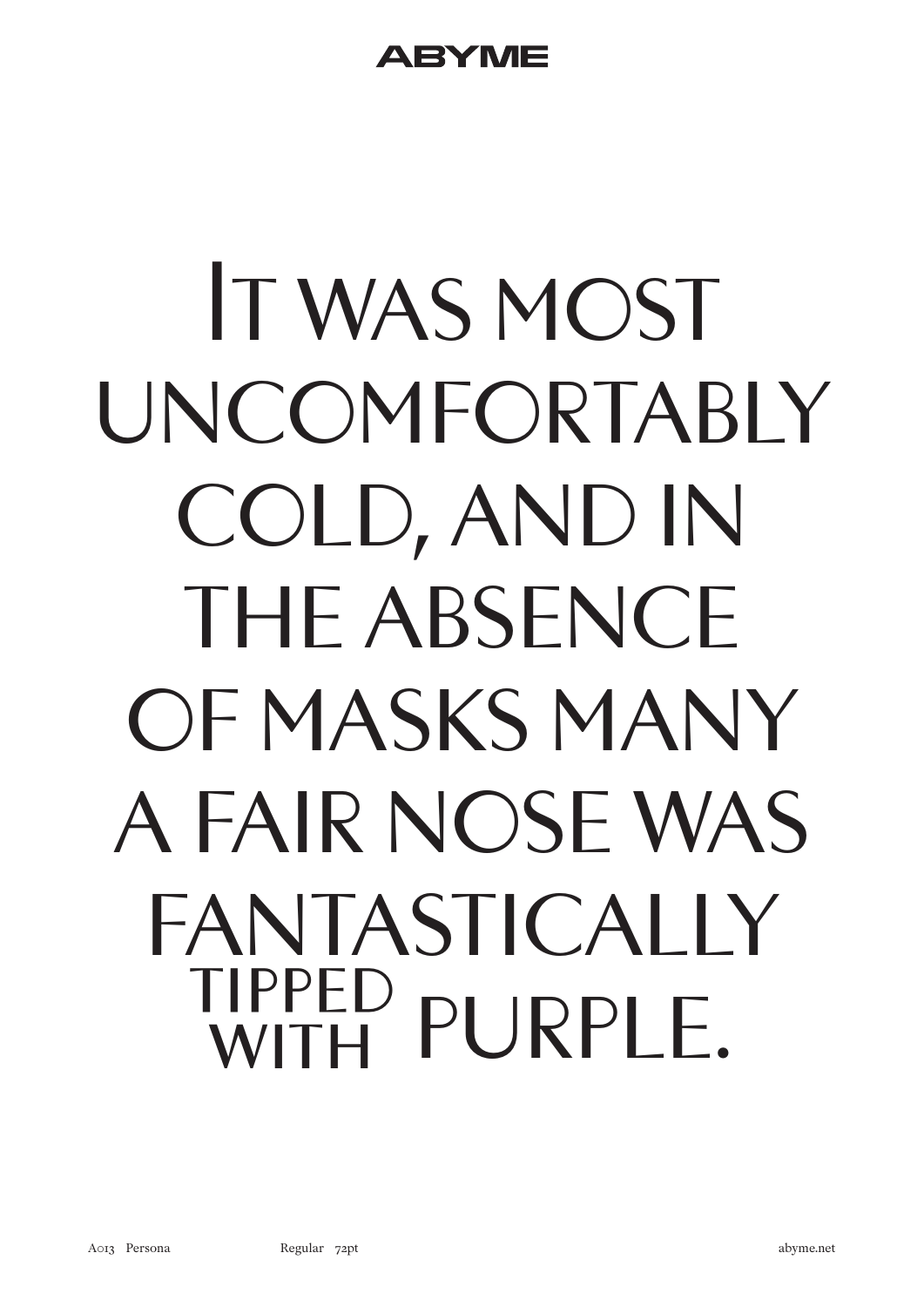#### **EYMI**

Persona Regular

#### ABCDEFGHIJKLMNOPQRSTUVWXYZ 0123456789 abcdefghijklmnopqrstuvwxyz 0123456789 ABCDEFGHIJKLM<sub>NOPORSTUVWXYZ</sub><sup>O1234</sup>56789

Persona Medium

#### ABCDEFGHIJKLMNOPQRSTUVWXYZ 0123456789 abcdefghijklmnopqrstuvwxyz 0123456789 ABCDEFGHIJKLM<sub>NOPORSTUVWXYZ</sub>O1234<sub>56789</sub>

Persona Bold

#### **ABCDEFGHIJKLMNOPQRSTUVWXYZ 0123456789 abcdefghijklmnopqrstuvwxyz 0123456789** ABCDEFGHIJKLM<sub>NOPORSTUVWXYZ</sub><sup>O1234</sup>56789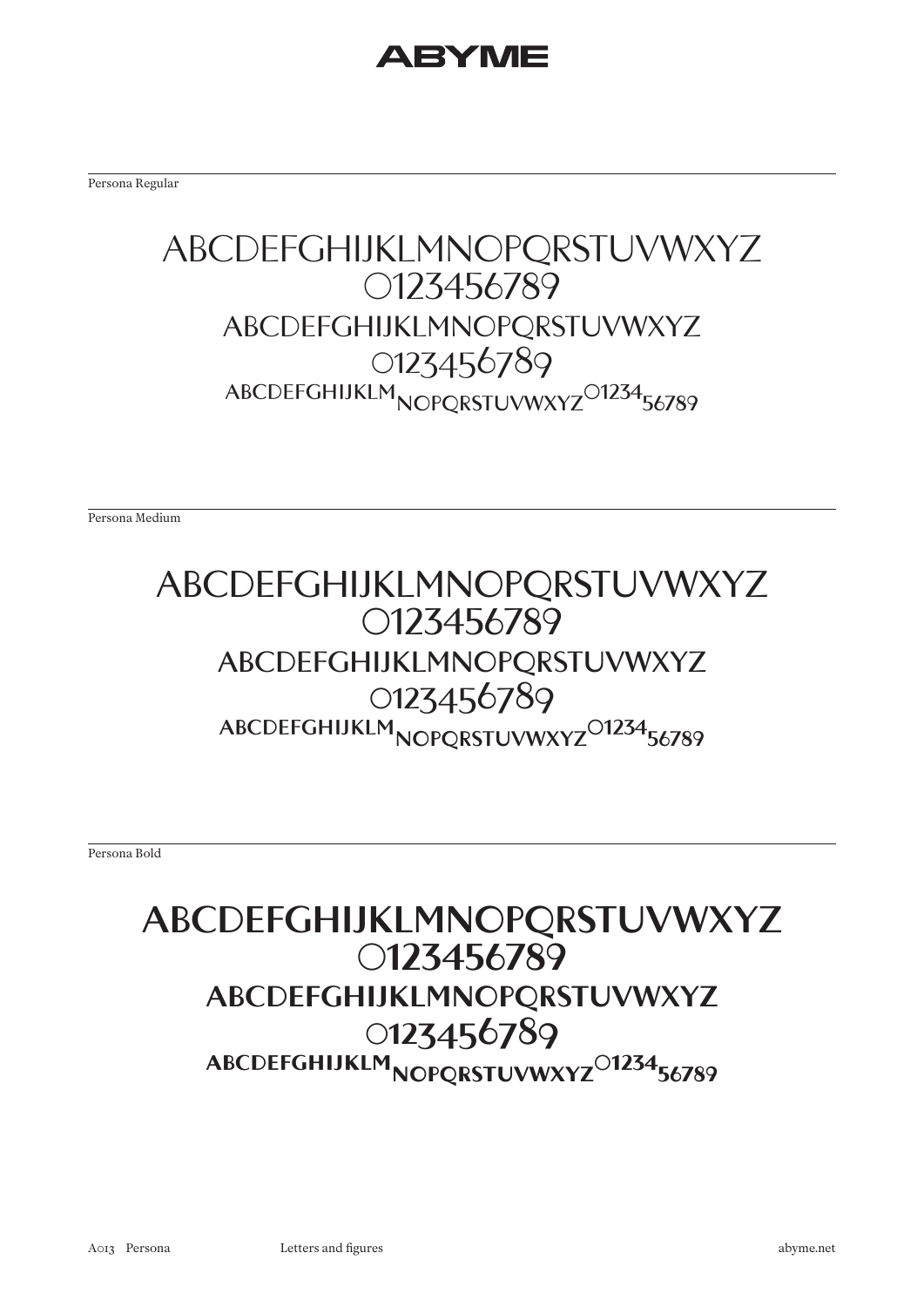Uppercase

### HINDSIGHT

Uppercase/lowercase

#### **ACTRESS**

Subscript/uppercase

#### inEXPLICABLE

Lowercase/superscript

#### lifelessness

Superscript/subscript/uppercase/lowercase

### away Here in Our Solitude far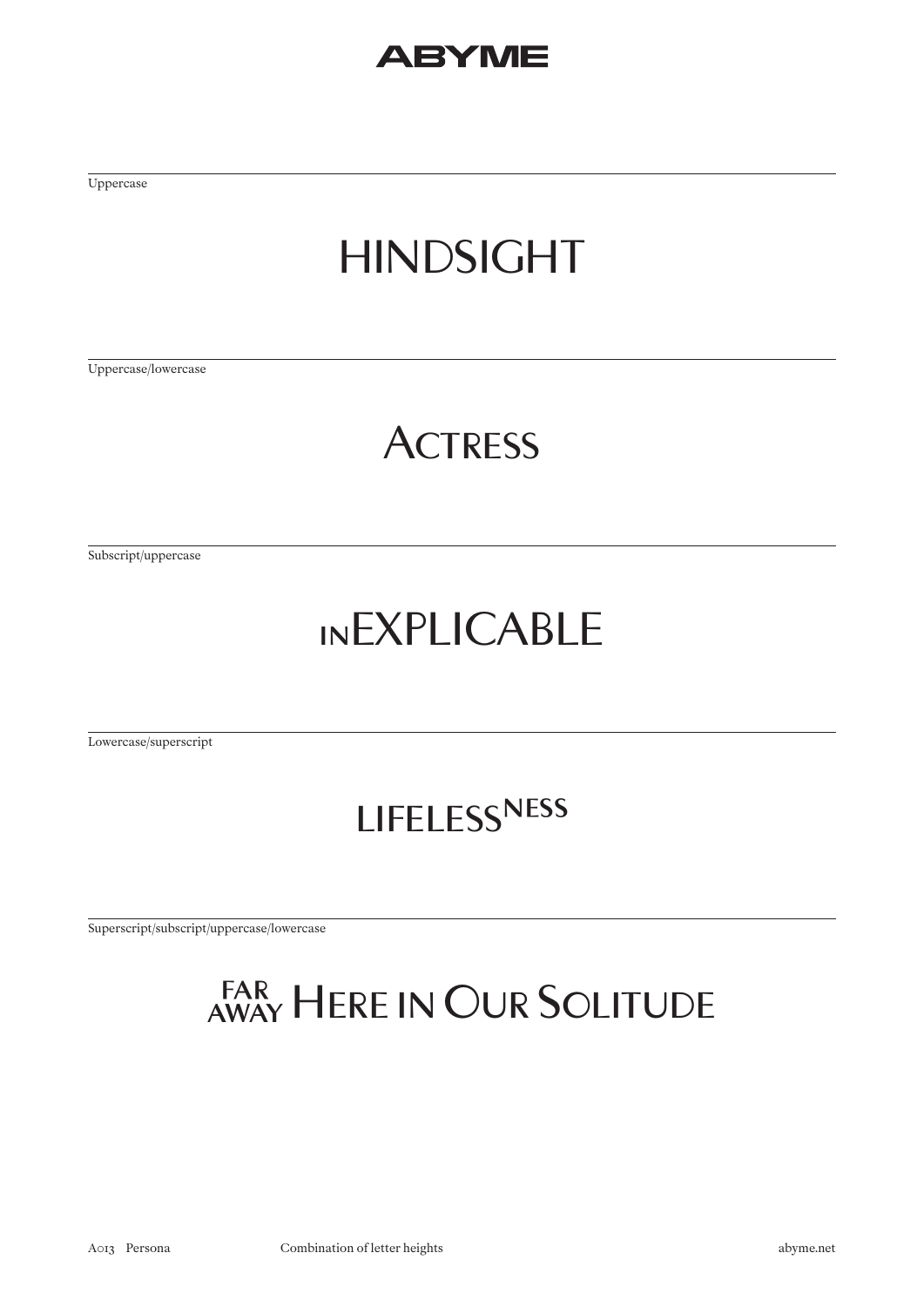ARCHITECTURALLY UNINTERPRETABL ANTIDEPRESSANTS LEFTHANDEDNESS RATIONALISATION OBSESSIVENESS THENCE<sup>F</sup>ORWARD DECONSTRUCTIVE IMMEASURAI NARROWMINDEDNESS UNTRANSLATABL VULNERABILIT SELFCONSCIOUSNESS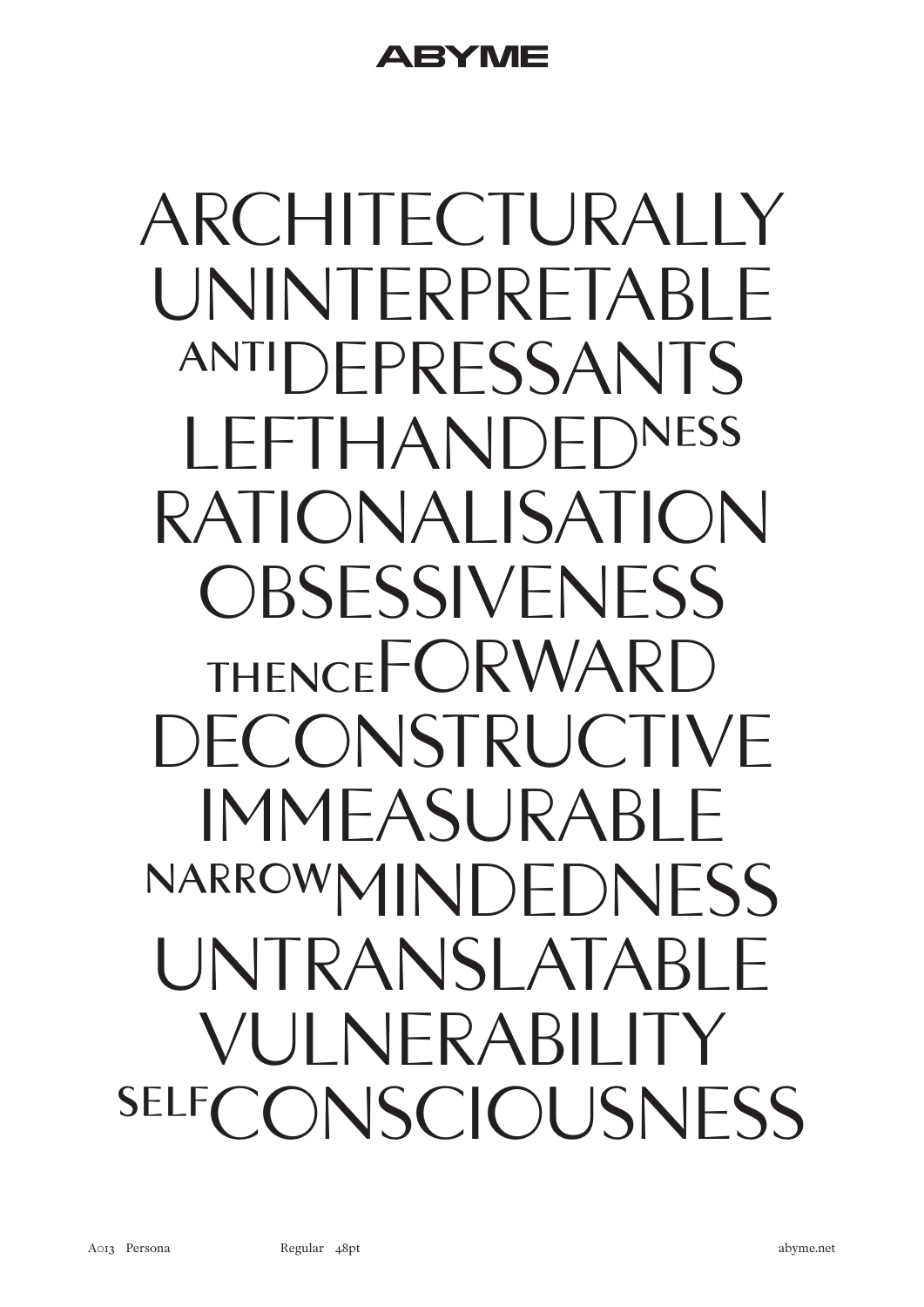A EY ME

OSTENTATIOUSLY INTERPRETATIONS COUNTERMEASURES PAINSTAKINGLY OUANTIFIABLE BLOODTHIRSTIEST EMBARRASSINGLY MEANINGLESSNESS ASYMMETRICALLY INTERPRETATIONS EXCOMMUNICATION ARCHAEOLOGICAL DRAUGHTSMANSHIP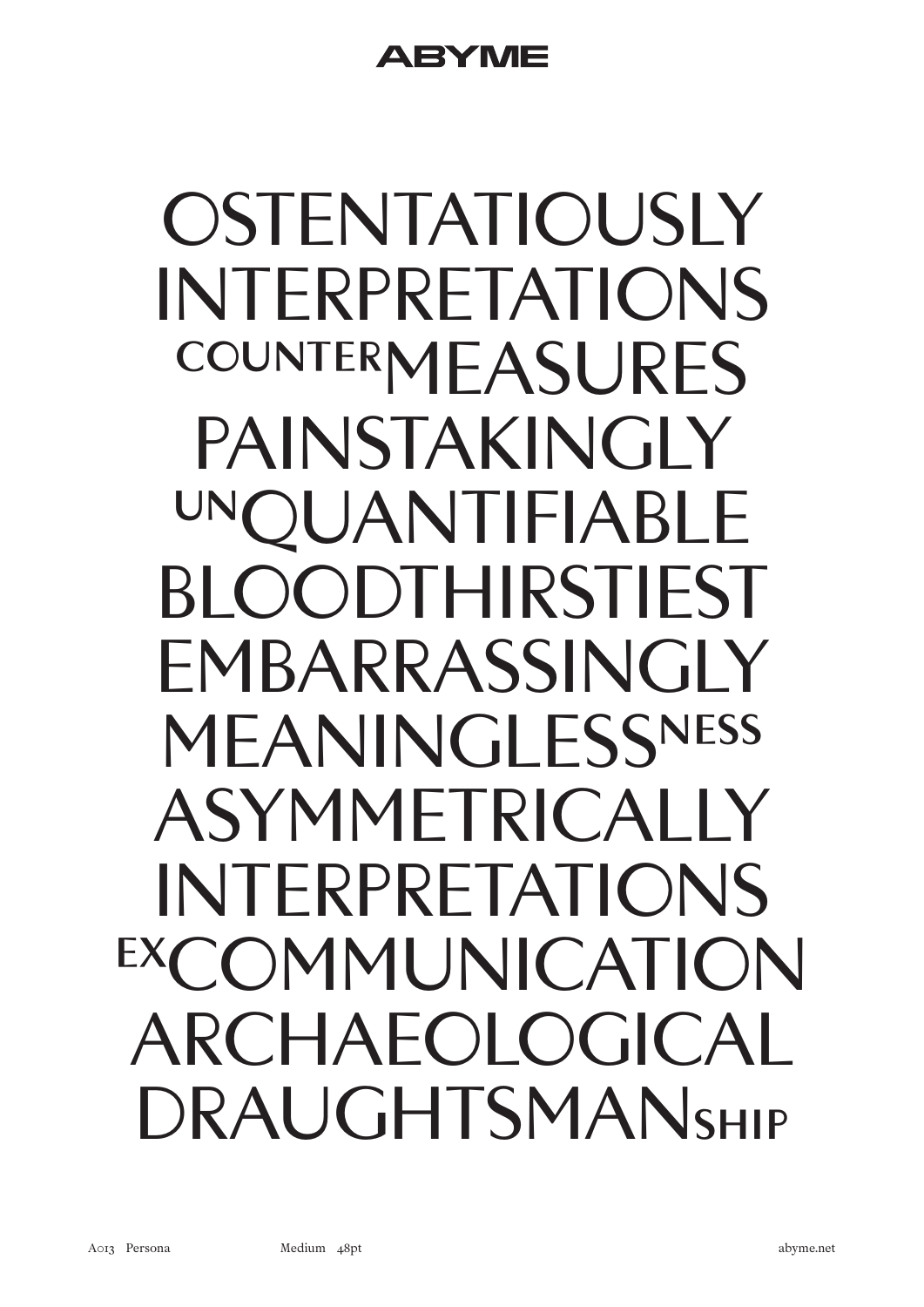#### A EY ME

## **PARAPHRASING DISCONCERTINGLY UNCOMPREHENDING EVENTUALITIES DOUBLEDEALING UNATTRACTIVENESS OBSERVATORIES BACKWARDNESS UNMISTAKABLE MISUNDERSTANDING INCONVENIENCE CONFRONTATIONAL LIGHTHEARTEDNESS**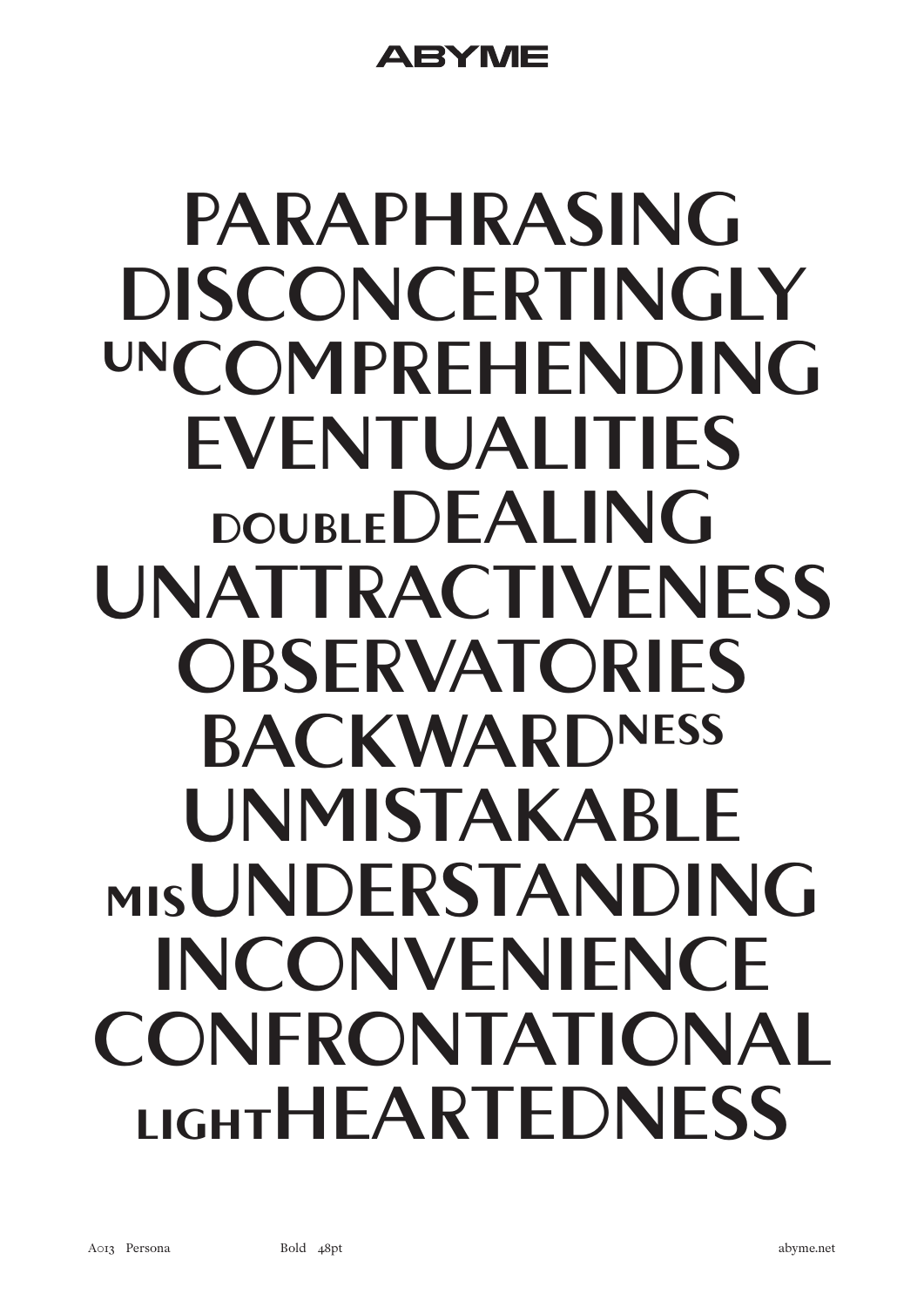

#### Neri di Bicci (1419–91), Saint John Gualbert Enthroned WITH TEN SAINTS (DETAIL) 1455, San Pancrazio, Florence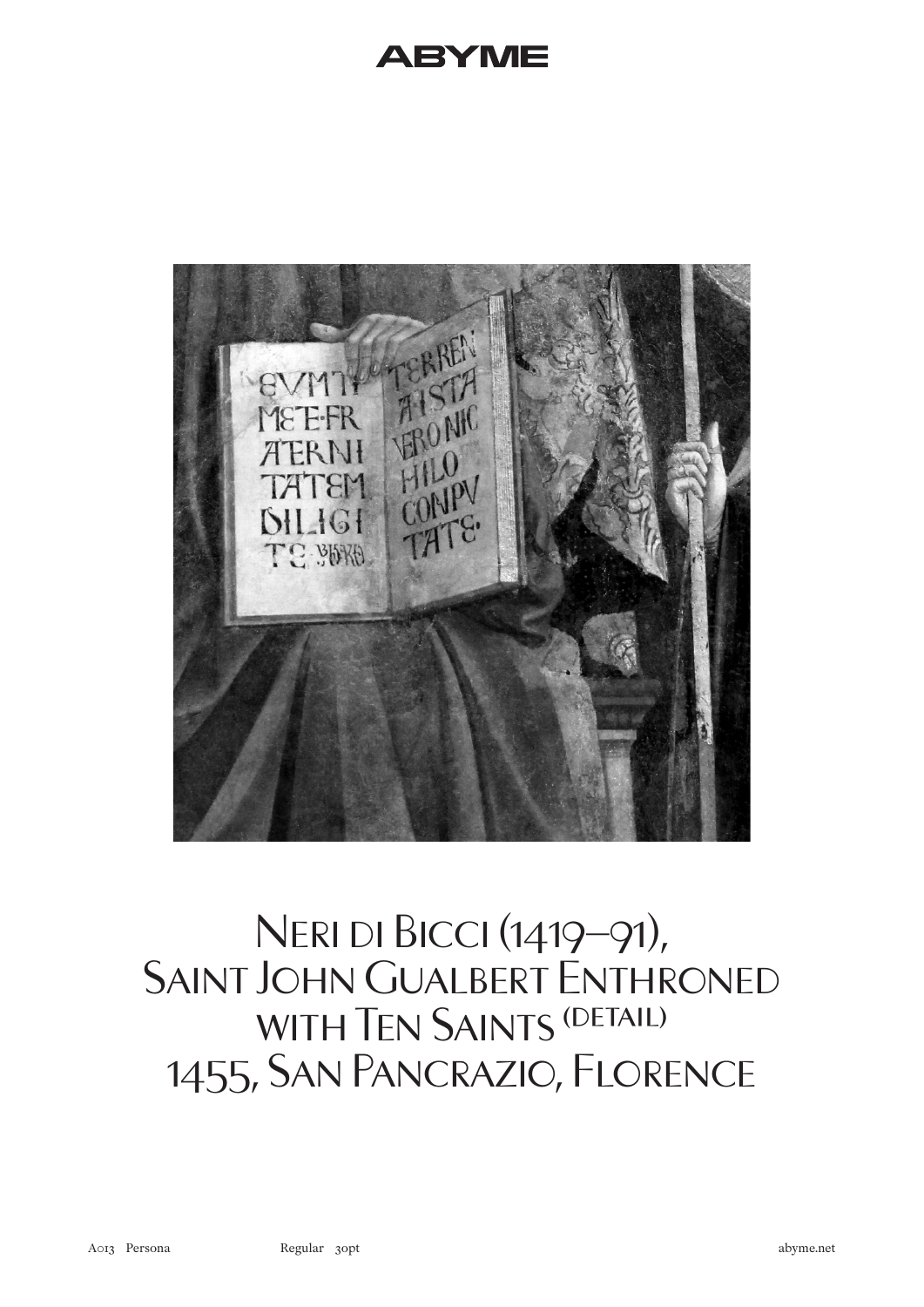## AT THE END OF PERSONA, MASK AND PERSON, SPEECH and silence, actor and 'soul' remain divided – however parasitically, even vampiristically, they are shown to be intertwined.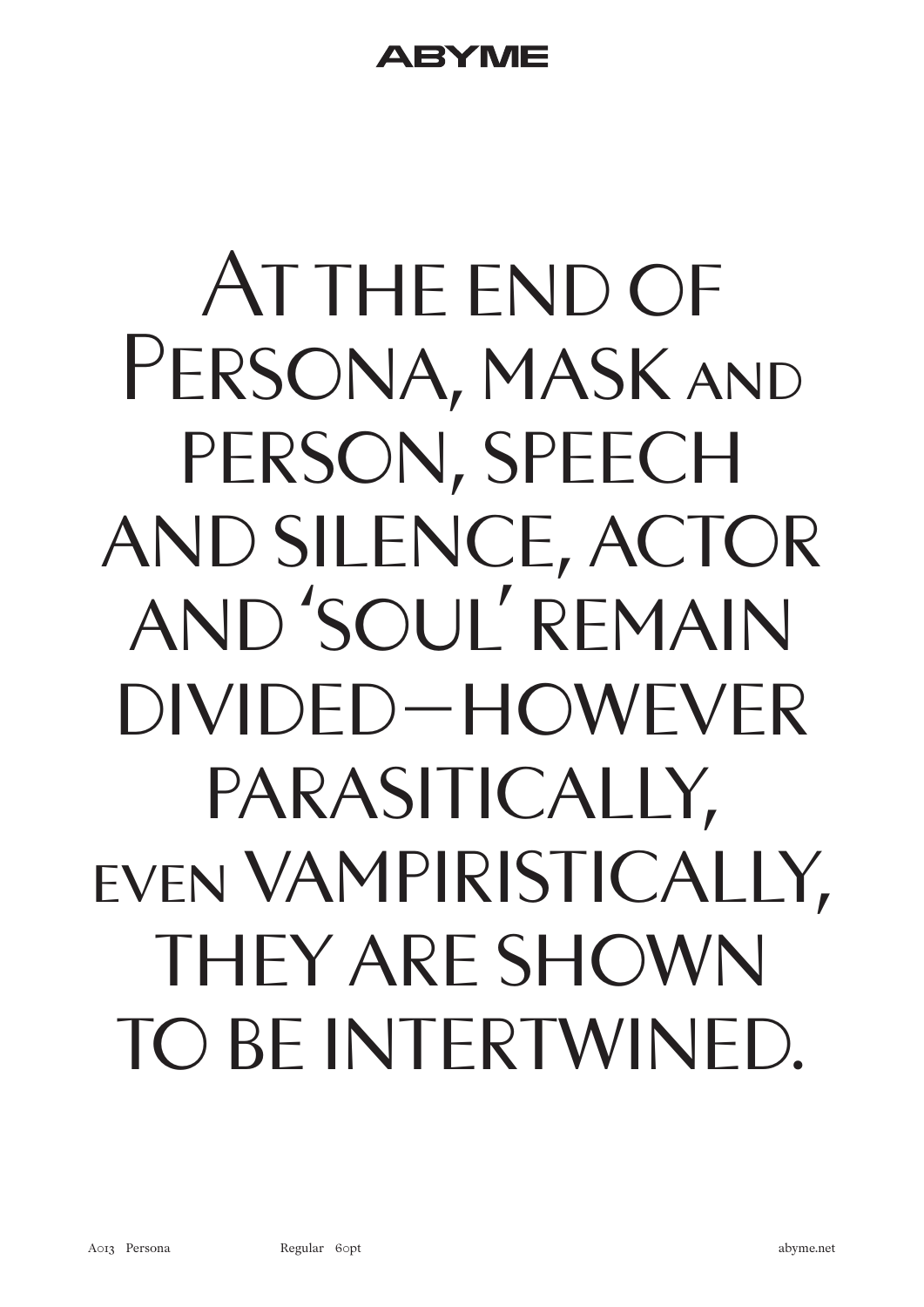## AN ELEGANT MUSEUM OF ARCHAIC IMAGES, MAINLY BUT AMUSINGLY COUNTERFEIT.

## A CONSTANT INTUITIVE REGARD FOR BEAUTY.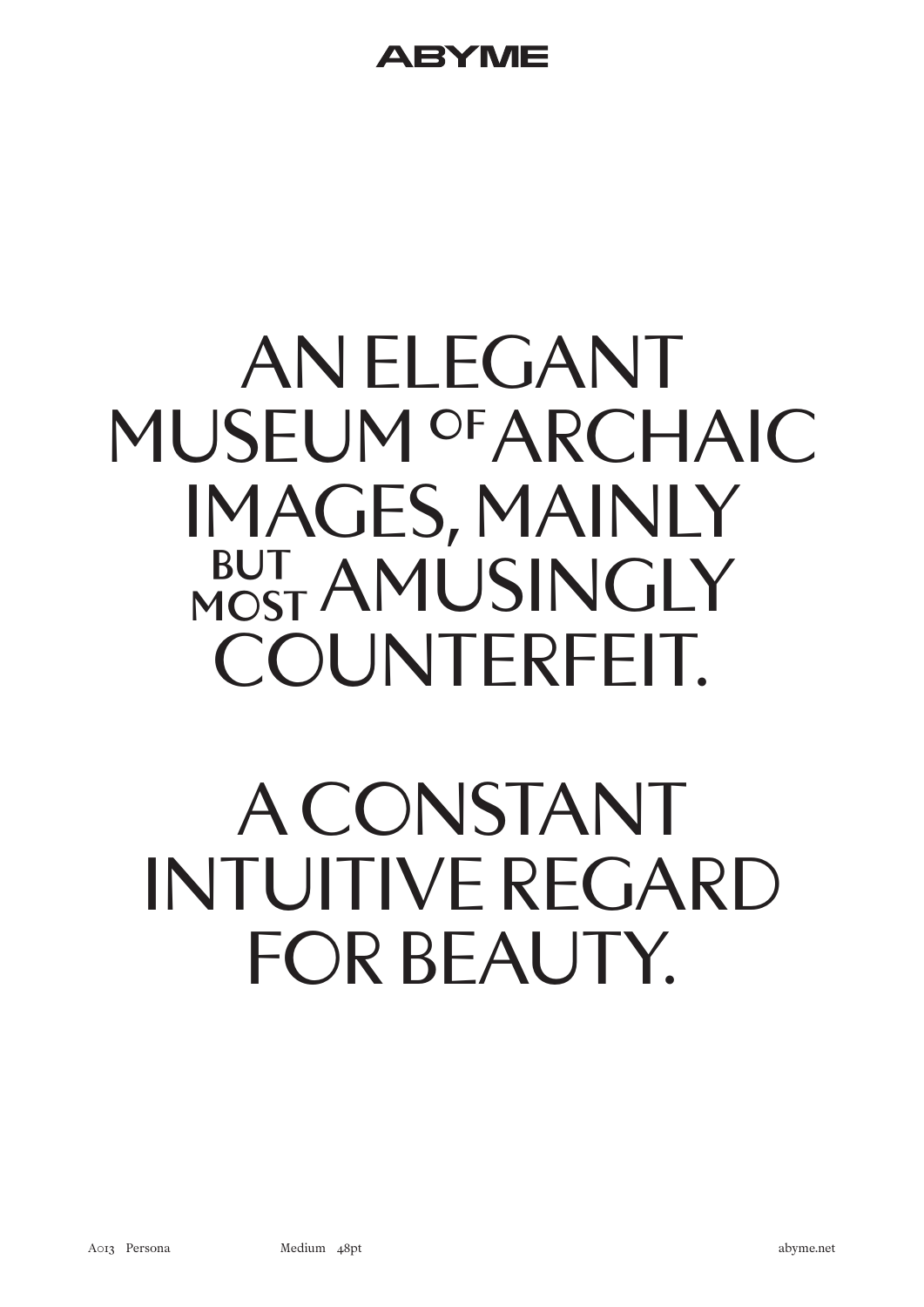### Leon Battista Alberti · 1406-72 FILIPPO BRUNELLESCHI · 1377-1446 DONATELLO · 1386-1466 Lorenzo Ghiberti · 1378-1455 DOMENICO GHIRLANDAIO · 1448-94 Masaccio · 1401-28 **Antonio del Pollaiuolo · 1429-98 Andrea del Verrochio · 1435-88**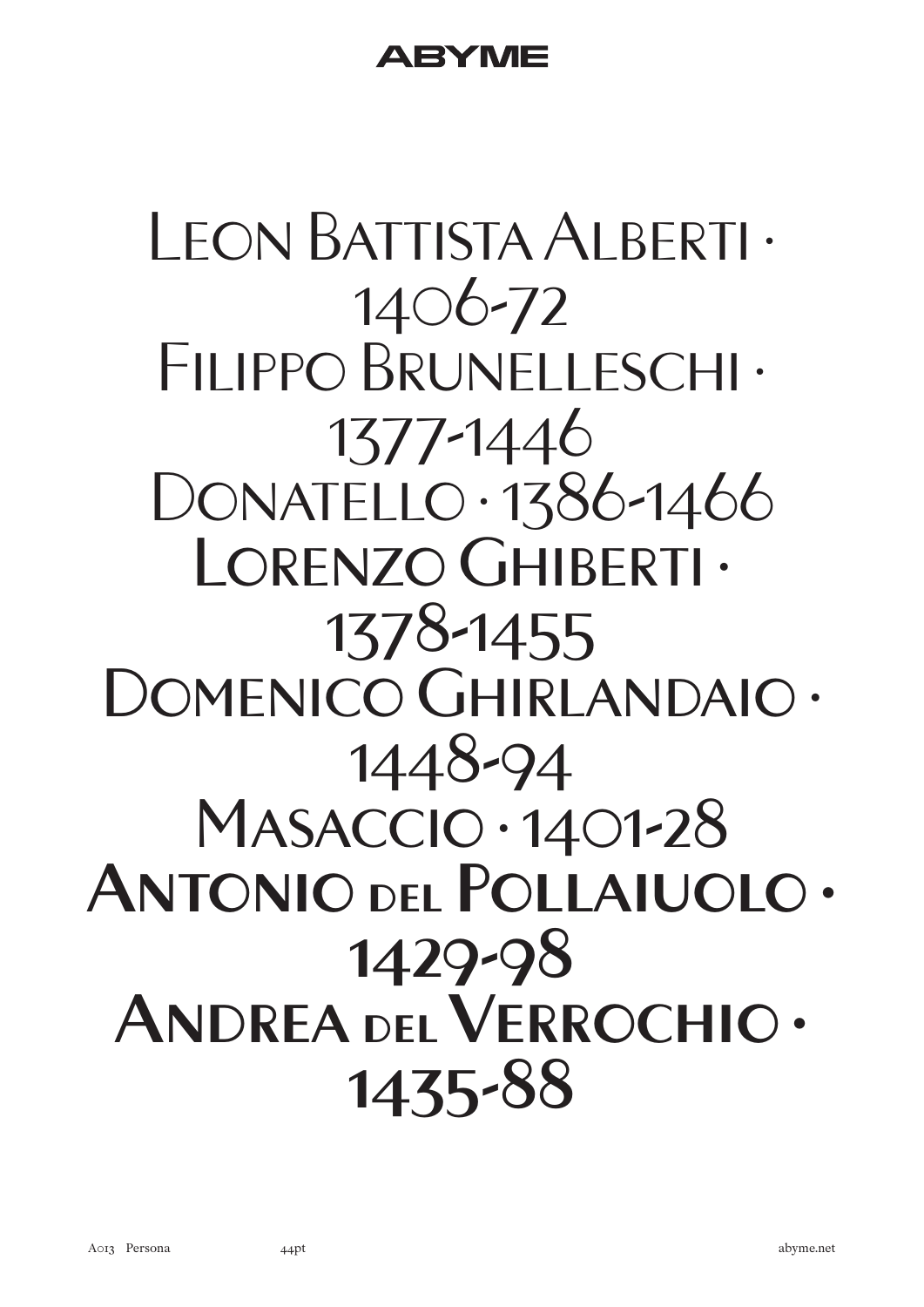#### ATENYIV

Say nothing. Cut a candle. A kind of otherness. Not now. No, no. WARNING AND OUTSIDE TIME. Unforeseen. When it was supposed to happen, it didn't, so… failure. YOU STAND THERE, BUT I SHOULD DO IT. Not inward, no. Say collect and advise others. A desperate maybe. I take, yes… but what is closest? what's it called? No, no, no. Us, we, me, I. Many words and then disgust, unbearable pain, the nausea.

Try and listen to me now. Repeat after me. Nothing. Nothing. No, nothing. Nothing. That's it. THAT'S GOOD. THAT'S HOW IT SHOULD BE.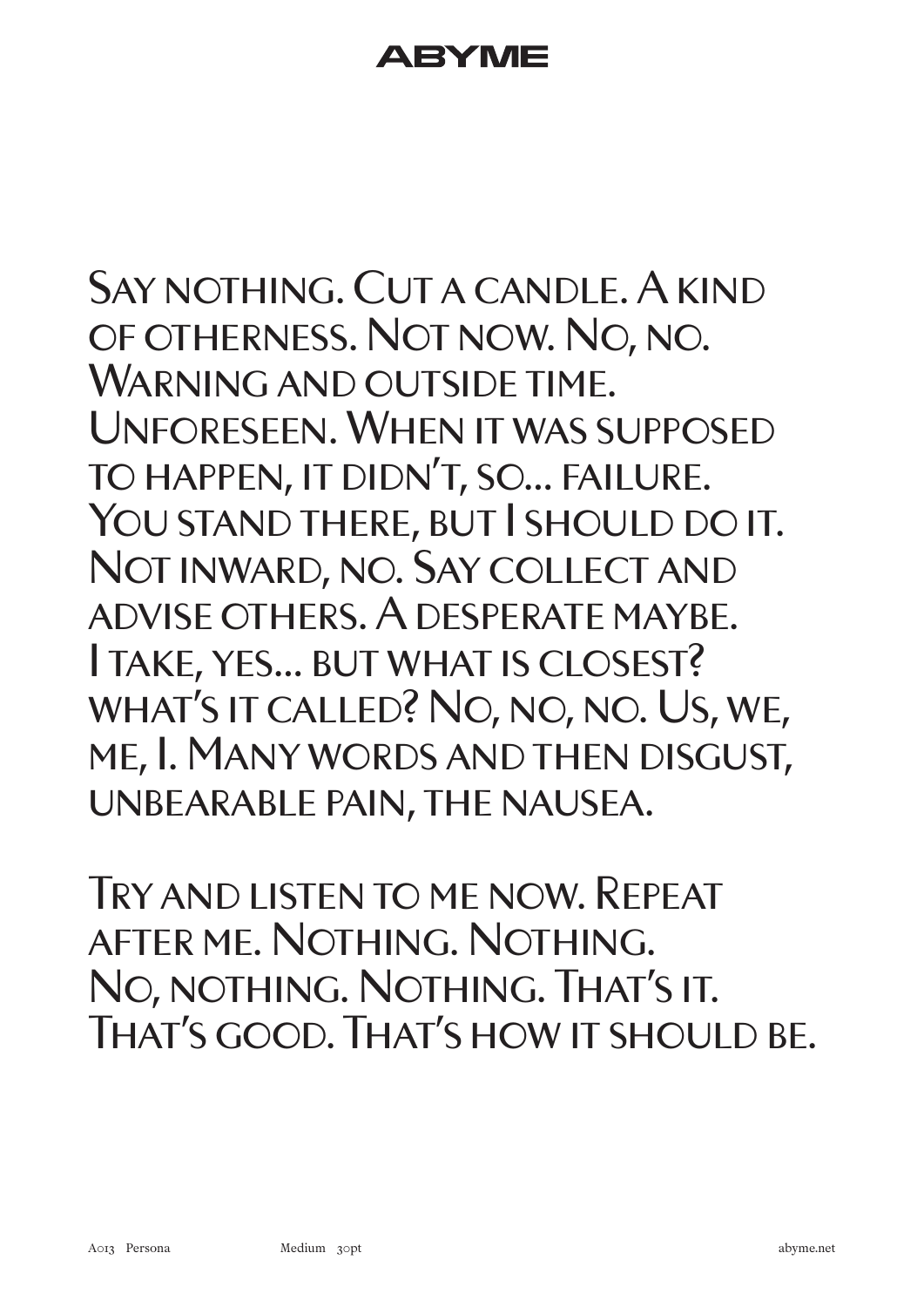#### BY MI

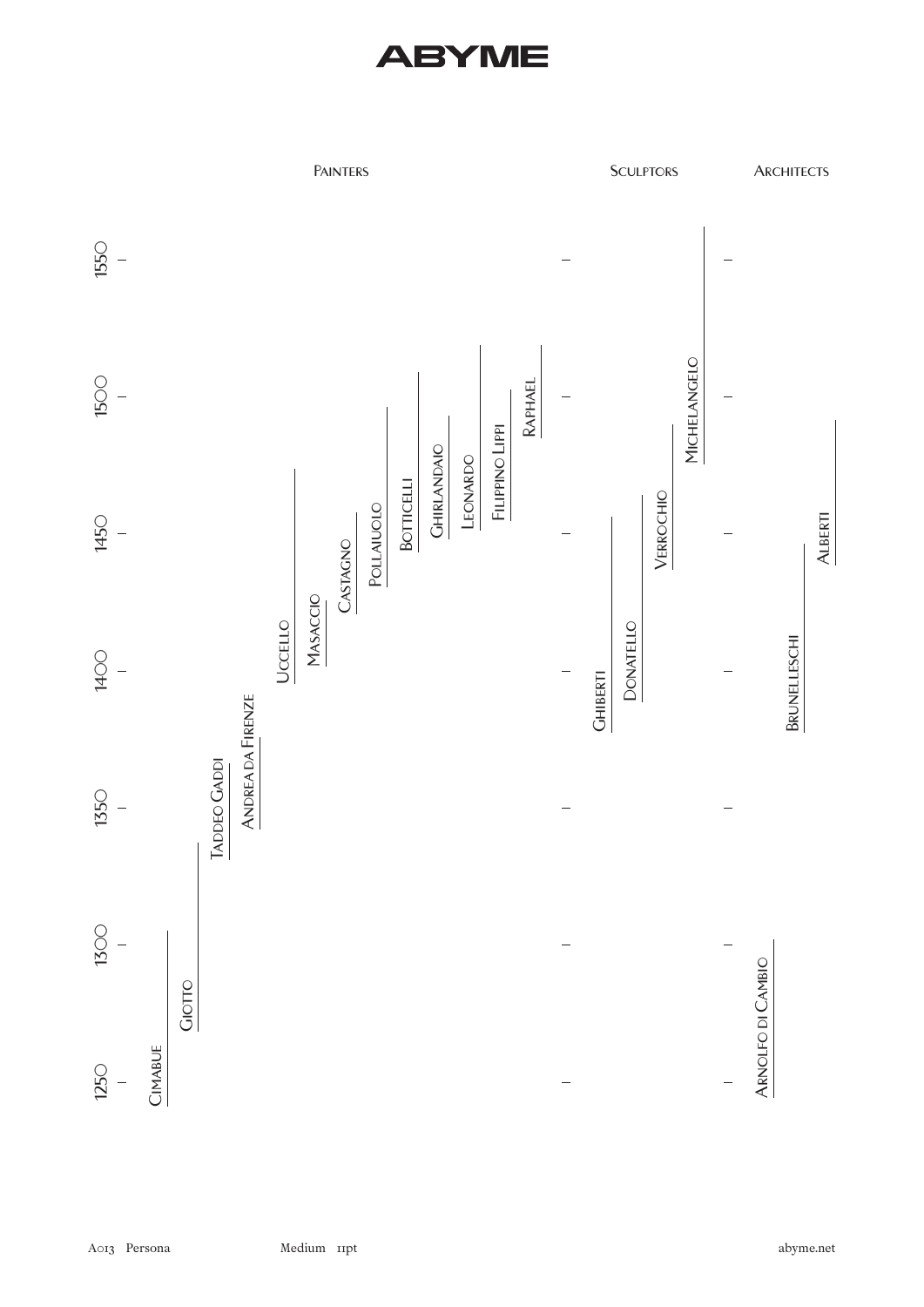| ABCDEFGHIJKLMNOPQRSTUVWXYZ                                                                                                                                                                                                                                                                                                                                                                                        |
|-------------------------------------------------------------------------------------------------------------------------------------------------------------------------------------------------------------------------------------------------------------------------------------------------------------------------------------------------------------------------------------------------------------------|
| ĀĂÂÄĀĀĄÅĀÆČČÇĊĐĎĐĒĚĚÊĖĖĒĒĘĞĢĠĦĪĬÎÏİĪĪĮ                                                                                                                                                                                                                                                                                                                                                                            |
| <b>JKLĽLŁŃŇŅÑŊŌŎÔŎŎŎŌØŌŒÞŔŘŖŚŠ\$\$BŦŤŢŢ</b>                                                                                                                                                                                                                                                                                                                                                                       |
| ŪŬÛÜŪŨŪŲŮŨŴŴŴŴŶŶŸŸŹŽŻAOÜÉĚÊÈŹŽ                                                                                                                                                                                                                                                                                                                                                                                    |
| ABCDEFGHIJKLMNOPQRSTUVWXYZ                                                                                                                                                                                                                                                                                                                                                                                        |
| ĀĂÂÄĀĀĄÅÃÆČČÇĊĐĎĐĒĚĚÊËĖĒĒĘĞĢĠĦĪĬÎÏİĪĮ                                                                                                                                                                                                                                                                                                                                                                             |
| <b>JĶĹĽĻŁŃŇŅÑŊŎŎÔŎŎŎŌØŎŒÞŔŘŖŚŠŞŞßŦŤŢŢ</b>                                                                                                                                                                                                                                                                                                                                                                         |
| ŪŬÛÜŪŨŪŲŮŨŴŴŴŴÝŶŸŸŹŽŻAOŪÉĚÊÈŹŽ                                                                                                                                                                                                                                                                                                                                                                                    |
| 0123456789                                                                                                                                                                                                                                                                                                                                                                                                        |
| 0123456789                                                                                                                                                                                                                                                                                                                                                                                                        |
| .,:;!;?;******/\ ---_(){}[], $\frac{1}{n}$ $\frac{n}{n}$ $\times$ $\times$ $\cdot$ $\cdot$ $\cdot$                                                                                                                                                                                                                                                                                                                |
| $i\in\{1,2,\ldots, n-1\}$                                                                                                                                                                                                                                                                                                                                                                                         |
| $f + \textcircled{e} + + \textcircled{a}$ $\textcircled{g}$ $\textcircled{g}$ $\textcircled{m}$ $\textcircled{m}$ $\textcircled{f}$ $\textcircled{f}$ $\textcircled{f}$ $\textcircled{f}$ $\textcircled{f}$ $\textcircled{f}$ $\textcircled{f}$ $\textcircled{f}$ $\textcircled{f}$ $\textcircled{f}$ $\textcircled{f}$ $\textcircled{f}$ $\textcircled{f}$ $\textcircled{f}$ $\textcircled{f}$ $\textcircled{f}$ |
| +-x÷=≠><≥≤±≈¬~^∅Ω∆µ%‰◊                                                                                                                                                                                                                                                                                                                                                                                            |
| $+-x:-\neq ><\ =$                                                                                                                                                                                                                                                                                                                                                                                                 |
| $\frac{1}{2}\frac{1}{3}\frac{2}{3}\frac{1}{4}\frac{3}{4}\frac{1}{8}\frac{3}{8}\frac{5}{8}\frac{7}{8}\frac{7}{8}\frac{1234567890}{1234567890}$                                                                                                                                                                                                                                                                     |
| 1 <sup>A</sup> 1 <sup>O</sup>                                                                                                                                                                                                                                                                                                                                                                                     |
| HHABCDEFGHIJKLMNOPQRSTUVWXYZ01234567890.,--()                                                                                                                                                                                                                                                                                                                                                                     |
| HHABCDEFGHIJKLMNOPQRSTUVWXYZ01234567890.,--()                                                                                                                                                                                                                                                                                                                                                                     |
| ↑フ→コナレヒト                                                                                                                                                                                                                                                                                                                                                                                                          |
|                                                                                                                                                                                                                                                                                                                                                                                                                   |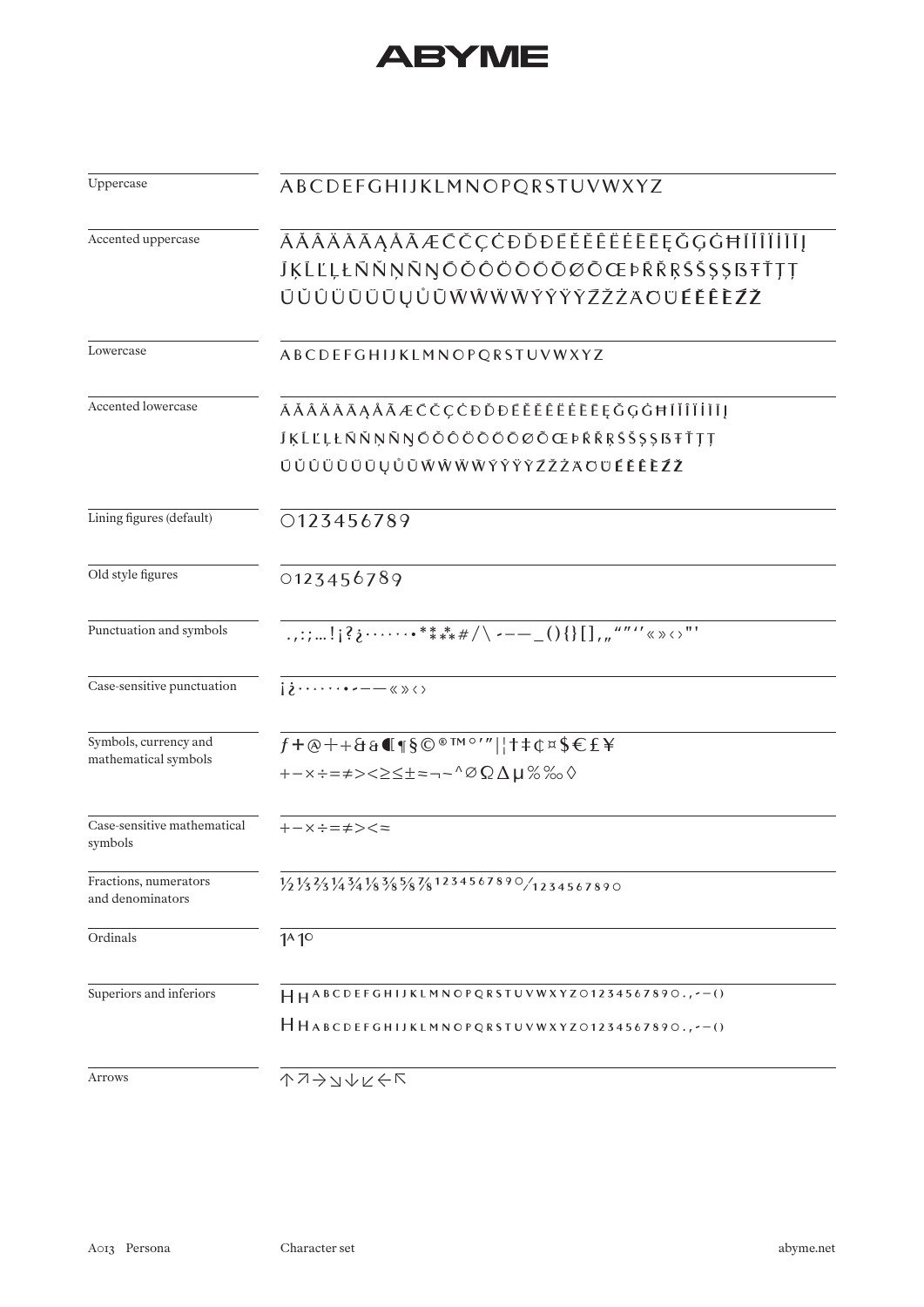|                                |                              | Feature off              | Feature on                    |
|--------------------------------|------------------------------|--------------------------|-------------------------------|
| Proportional lining figures    |                              | 1378                     | 1378                          |
| Proportional old style figures |                              | 1455                     | 1455                          |
| Stylistic set I                | Lowered umlauts              | <b>DÜSSELDORF</b>        | <b>DUSSELDORF</b>             |
| Stylistic set 2                | Touching accents (Bold only) | <b>RÊVE</b>              | <b>RÊVE</b>                   |
| Stylistic set 3                | Classic ampersand            | $V+A$                    | V&A                           |
| Stylistic set 4                | Smaller ampersand            | $V+A VJA$                | V+A V&A                       |
| Stylistic set 5                | Smaller paragraph            | <b>IBEHOLD</b>           | <b>¶BEHOLD</b>                |
| Stylistic set 20               | Replace x by multiply (x)    | 118 X 119 CM             | $118 \times 119$ CM           |
| Discretionary ligatures        | Arrows (hyphen and dashes)   | LONDON->FLORENCE         | $LONDON \rightarrow FLORENCE$ |
| Case-sensitive forms           |                              | $A \cdot D \cdot MCCCCL$ | A . D . MCCCCXL               |
| Ordinals                       |                              | 1A1O                     | $1^A1^O$                      |
| Superscripts                   |                              | <b>CALENDS OF MAY</b>    | <b>CALENDS OF MAY</b>         |
| Subscripts                     |                              | <b>MANY MACHINES</b>     | <b>MANY MACHINES</b>          |
| Arbitrary fractions            |                              | $231/2$ IN.              | 23 1/2 IN.                    |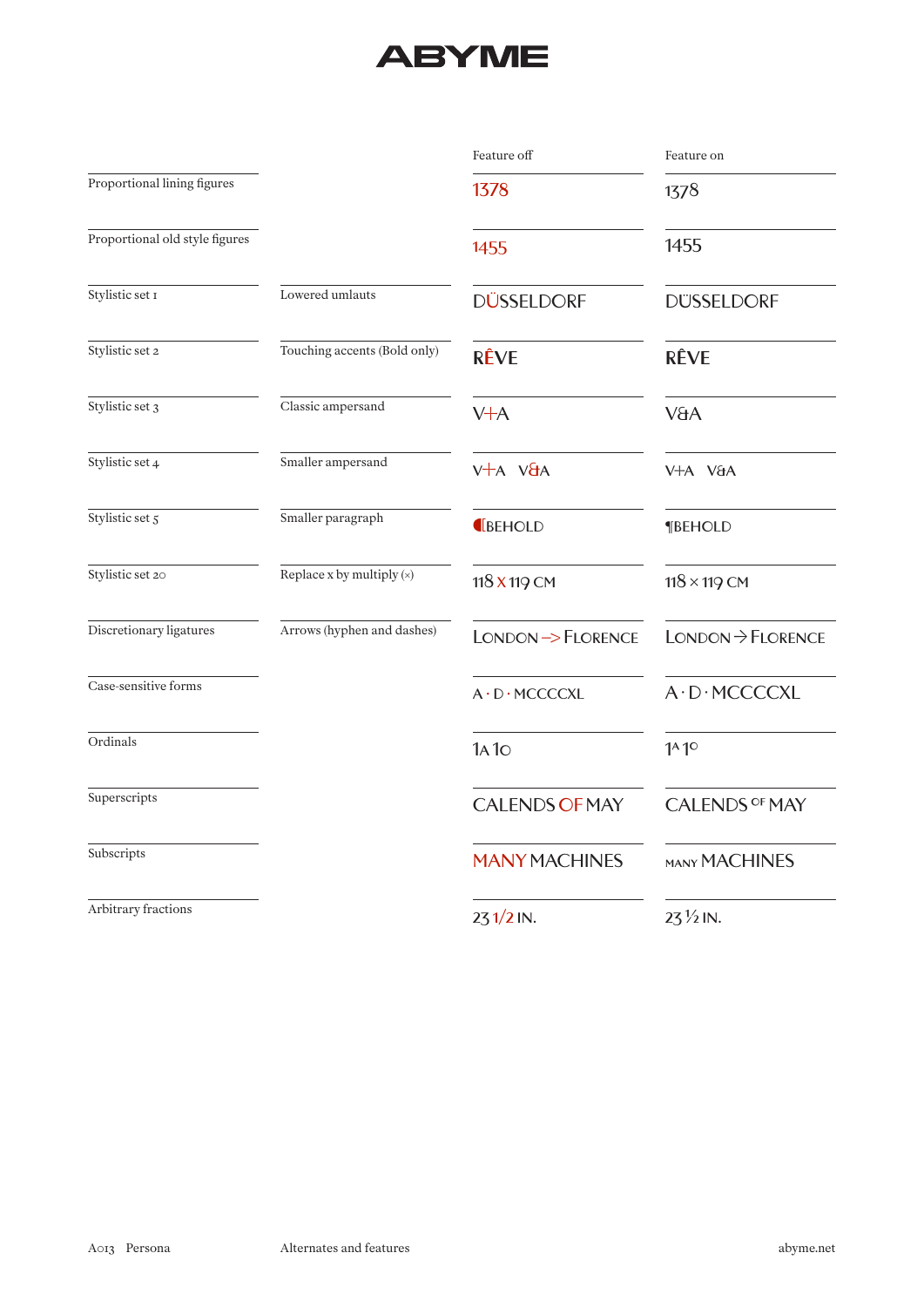| Name              | <b>PERSONA</b>                            |  |  |
|-------------------|-------------------------------------------|--|--|
| <b>Styles</b>     | <b>REGULAR</b>                            |  |  |
|                   | <b>MEDIUM</b>                             |  |  |
|                   | <b>BOLD</b>                               |  |  |
| Designer          | John Morgan, Adrien Vasquez               |  |  |
| Production        | Adrien Vasquez                            |  |  |
| Year              | $2017 - 22$                               |  |  |
| Published         | June $2022$                               |  |  |
| Version           | 2.0 (June 2022)                           |  |  |
| Formats           | .otf, woff, woff2                         |  |  |
| OpenType features | Case-sensitive forms (case)               |  |  |
|                   | Denominators (dnom)                       |  |  |
|                   | Discretionary ligatures (dlig)            |  |  |
|                   | Fractions (frac)                          |  |  |
|                   | Lining figures (lnum)                     |  |  |
|                   | Localised forms (locl)                    |  |  |
|                   | Numerators (numr)                         |  |  |
|                   | Oldstyle figures (onum)                   |  |  |
|                   | Ordinals (ordn)                           |  |  |
|                   | Scientific inferiors (sinf)               |  |  |
|                   | Stylistic sets (sso1, 02, 03, 04, 05, 20) |  |  |
|                   | Subscript (subs)                          |  |  |
|                   | Superscript (sups)                        |  |  |
| License           | By downloading and installing our         |  |  |
|                   | fonts you are agreeing to our End User    |  |  |
|                   | License Agreement, which is available     |  |  |
|                   | to read in full at the link below. Trial  |  |  |
|                   | versions of our typefaces are available   |  |  |
|                   | on request. Please do not distribute      |  |  |
|                   | fonts illegally.                          |  |  |
|                   | abyme.net/information                     |  |  |
| Contact           | ABYME                                     |  |  |
|                   | fonderie@abyme.net                        |  |  |
|                   | abyme.net                                 |  |  |
| Copyright         | © Abyme 2022                              |  |  |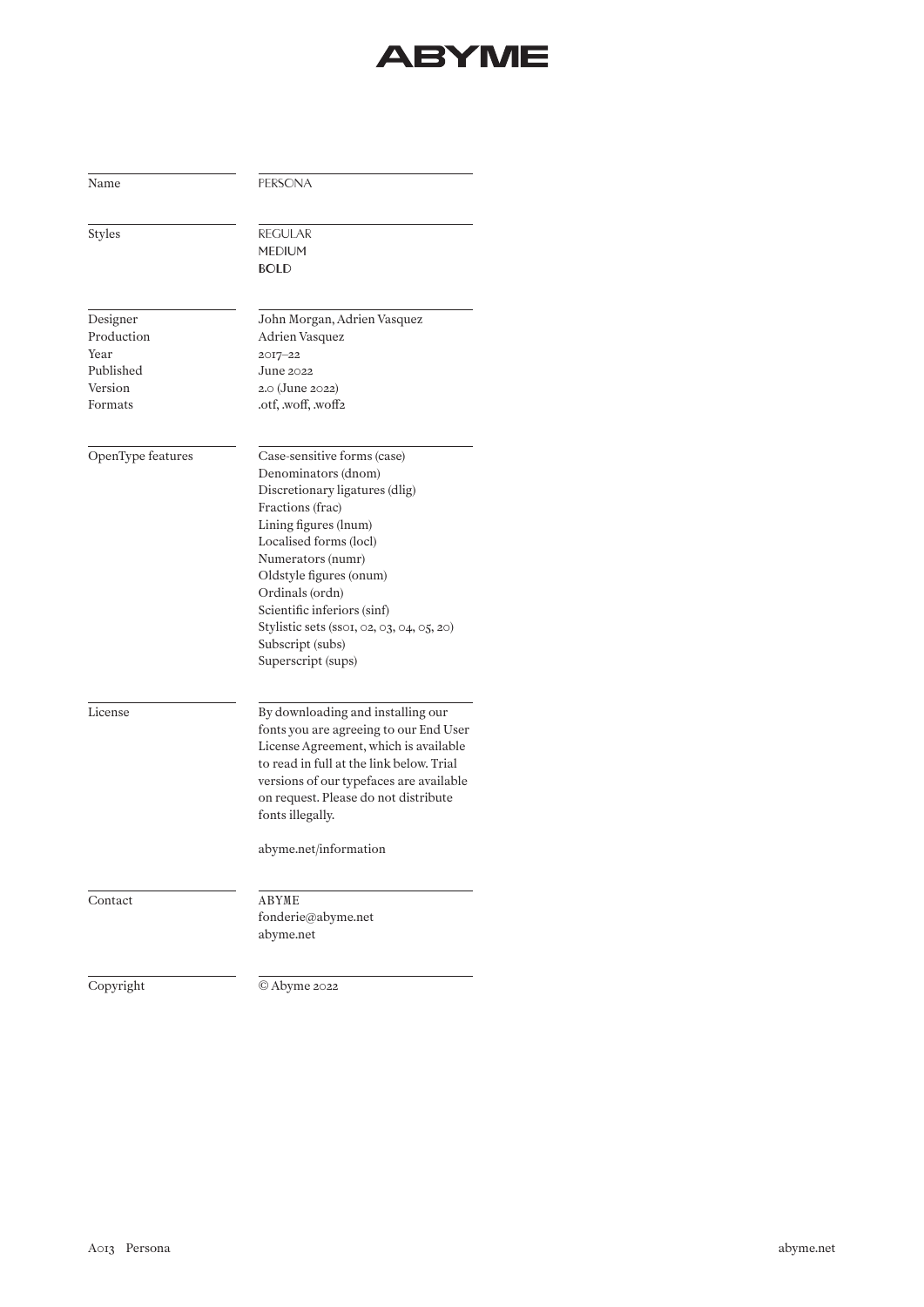Abenaki Afaan Oromo Afar Afrikaans Albanian Alsatian Amis Anuta Aragonese Aranese Aromanian Arrernte Arvanitic Asturian Atayal Aymara Bashkir Basque Belarusian Bemba Bikol Bislama Bosnian Breton Cape Verdean Creole Catalan Cebuano Chamorro Chavacano Chichewa Chickasaw Cimbrian Cofán Corsican Creek Crimean Tatar Croatian Czech Danish Dawan Delaware

Dholuo Drehu Dutch English Estonian Faroese Fijian Filipino Finnish Folkspraak French Frisian Friulian Gagauz Galician Genoese German Gooniyandi Guadeloupean Creole Gwich'in Haitian Creole Hän Hawaiian Hiligaynon Hopi Hotcąk Hungarian Icelandic Ido Ilocano Indonesian Interglossa Interlingua Irish Istro-Romanian Italian Jamaican Javanese Jèrriais Kala Lagaw Ya Kapampangan

Kaqchikel Karakalpak Karelian Kashubian Kikongo Kinyarwanda Kiribati Kirundi Kurdish Ladin Latin Latino sine Flexione Latvian Lithuanian Lobjan Lombard Low Saxon Luxembourgish Maasai Makhuwa Malay Maltese Manx Māori Marguesan Megleno-Romanian Meriam Mir Mirandese Mohawk Moldovan Montagnais Montenegrin Murrinh-Patha Nagamese Creole Ndebele Neapolitan Ngiyambaa Niuean Noongar Norwegian Novial

Occidental Occitan Oshiwambo Ossetian Palauan Papiamento Piedmontese Polish Portuguese Potawatomi Q'eqchi' Quechua Rarotongan Romanian Romansh Rotokas Sami (Inari) Sami (Lule) Sami (Northern) Sami (Southern) Samoan Sango Saramaccan Sardinian Scottish Gaelic Serbian Seri Seychellois Creole Shawnee Shona Sicilian Silesian Slovak Slovenian Slovio Somali Sorbian Sotho Spanish Sranan Sundanese

Swahili Swazi Swedish Tagalog Tahitian Tetum Tok Pisin Tokelauan Tongan Tshiluba Tsonga Tswana Tumbuka Turkish Turkmen Tuvaluan Tzotzil Uzbek Venetian Vepsian Volapük Võro Wallisian Walloon Waray-Waray Warlpiri Wayuu Welsh Wik-Mungkan Wiradjuri Wolof Xhosa Yapese Yindjibarndi Zapotec Zulu Zuni